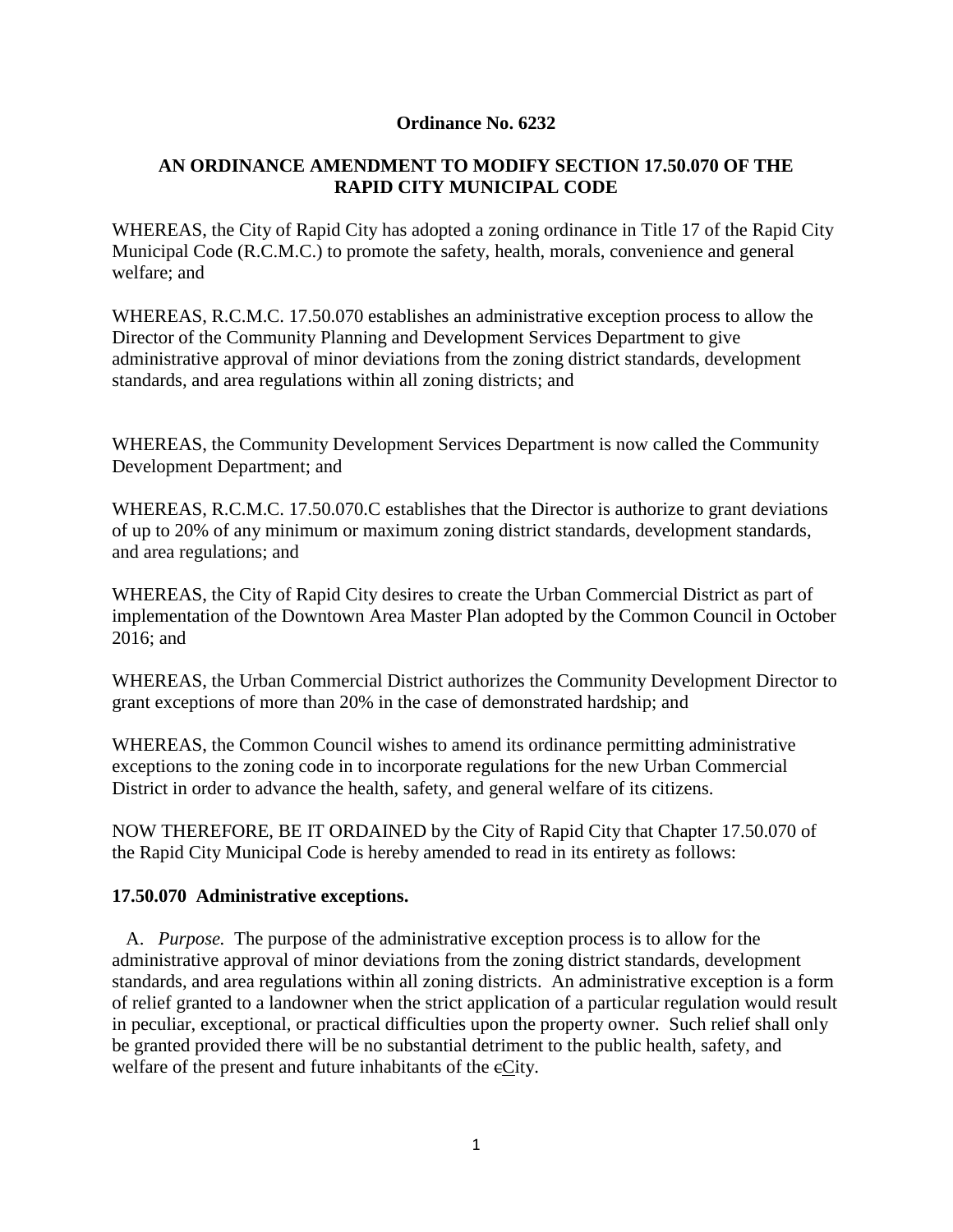B. *Intent*. The intent of the administrative exception process is to allow the Community Development Director of the Development Services to approve minor variations from the zoning ordinance. It is further intended that minor variations to the cCode may be approved to address:

1. A property constraint such as lot configuration or lot area;

- 2. A topographic, geological, hydrological, or environmental factor;
- 3. A non-conforming issue for pre-existing structures;
- 4. A new construction issue caused by survey or construction error; and

 5. A new construction proposal that is innovative and/or would not cause substantial detriment to the public good or significantly impair the purposes and intent of these regulations.

 C. *General provisions*. The Director of Community Planning and Development Services is authorized by the City Council to approve minor exceptions provided the application complies with the process outlined within this sSection. In no circumstance shall the Director approve a minor modification that results in a change in permitted land uses that would require the approval of a conditional use permit or rezoning of the property.

 1. The Director is authorized to grant deviations of up to 20% of any minimum or maximum zoning district standards, development standards, and area regulations including but not limited to:

- a. Development density or intensity;
- b. Building lot coverage;
- c. Lot frontage, lot depth, and lot area;
- d. Building floor area, setback and height;
- e. Parking, loading and unloading spaces;
- f. Landscape standards; and
- g. Fence height and setback.

 2. The Director is also authorized to grant deviations from any specific location and/or material requirements prescribed in this cChapter including but not limited to:

- a. A change in the requirement for screen fence and/or open style fence;
- b. A building material type or amount;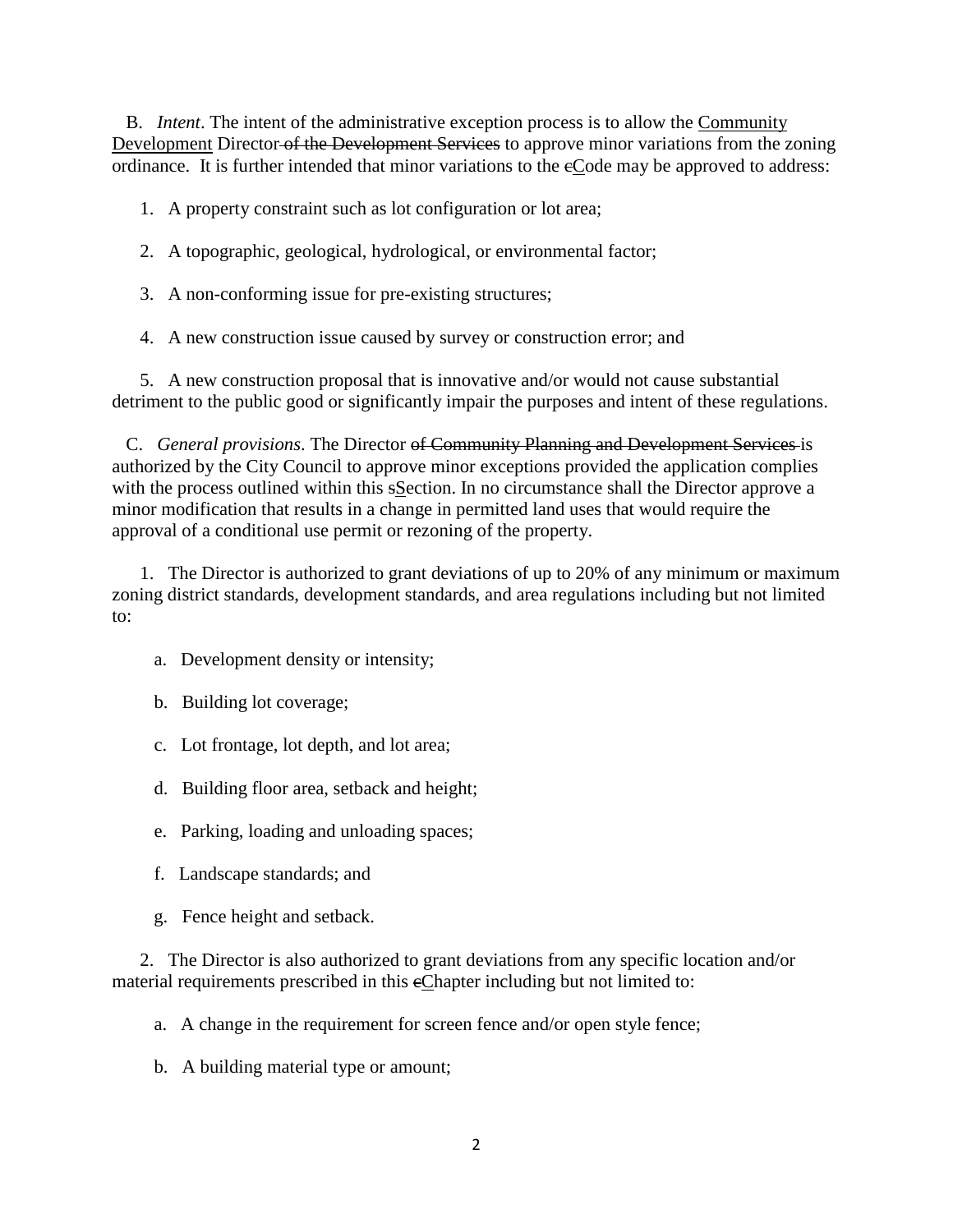- c. Location and height of fencing;
- d. Location of landscaping and landscape buffer;
- e. Location of trash and service areas;
- f. Location of parking areas, access lanes, and loading stalls;
- g. Location of sidewalk, pedestrian and bicycle facilities;
- h. Location of utility cabinets and appurtenances; and

 i. Any other location and/or building material requirement which the Community Planning and Development Services Director determines to be insignificant in nature.

3. In the Urban Commercial District, the Director is authorized to grant deviations under (1) and (2) and is authorized to grant other exceptions as identified in Chapter 17.66 when an exception is supported by the adopted comprehensive plan.

 D. *Application requirements*. To initiate an application for an administrative exception, an application shall be submitted to the Community Planning and Development Services Department and include the following:

1. An application form signed by the property owner or authorized representative and fee;

2. A written narrative explaining and justifying the request; and

 3. A site plan drawn to scale showing all property lines with dimensions, location of buildings and other structures, north arrow, street numbers, lot and/or parcel number, locations of setback lines or other dimensional requirements from which the administrative exception is sought.

 E. *Approval process*. Upon receipt of a complete application and the required information, the Director shall have 7 working days from receipt of the application to complete the review and to recommend approval, denial, or suspension of the application. If the Director determines that the application does not contain the specified and required information, the review timeline shall be suspended and the applicant shall be notified of the deficiency. When complete and sufficient information is provided by the applicant, the review timeline shall be re-engaged, with an additional 3 working days added to the remaining balance of the review timeline. The Director shall approve the application, approve the application with conditions, or deny the application. An administrative exception may be approved by the Director upon determination that 1 or more of the following findings exists:

 1. There are certain conditions pertaining to the particular piece of property in question because of its size shape, or topography;